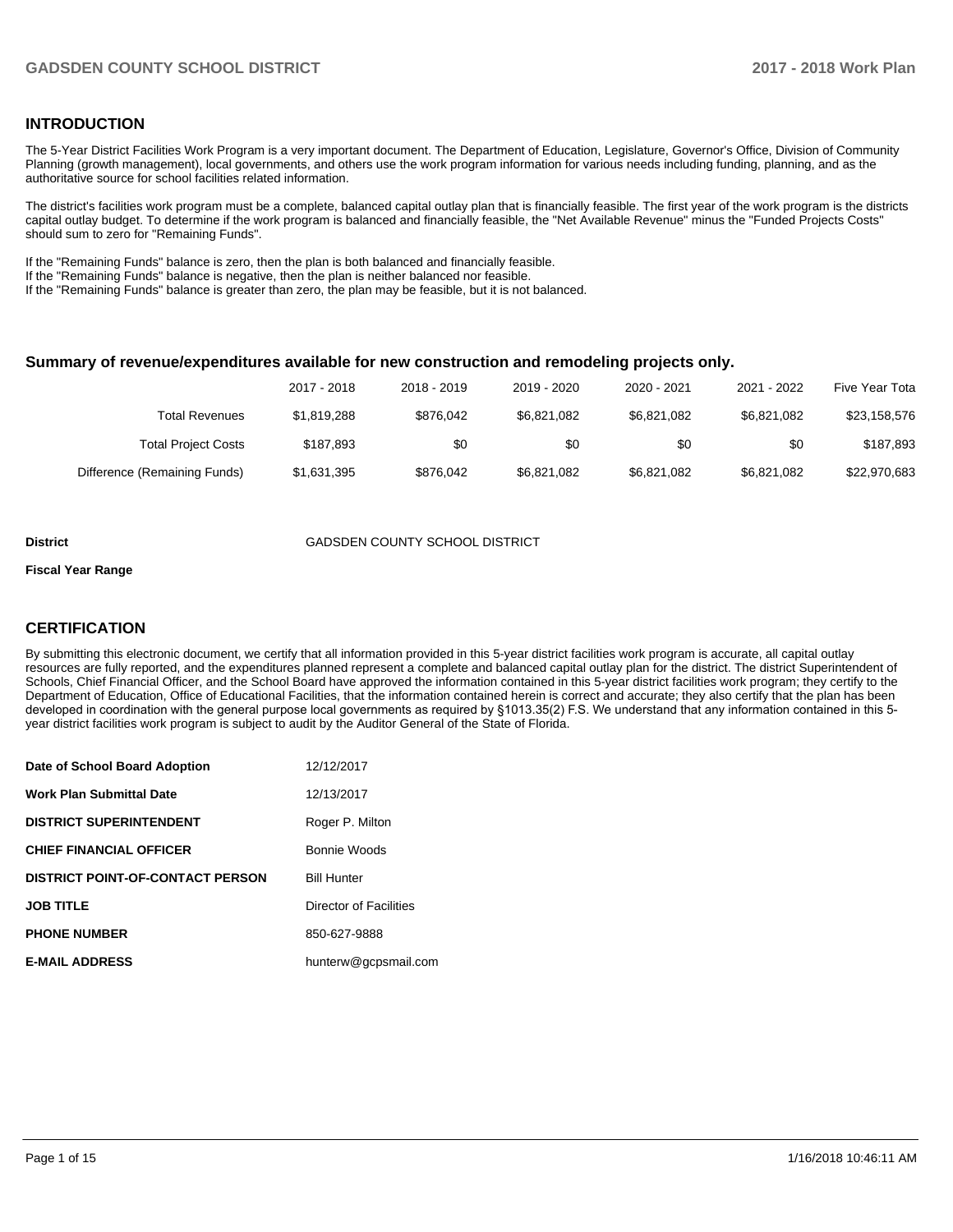# **Expenditures**

#### **Expenditure for Maintenance, Repair and Renovation from 1.50-Mills and PECO**

Annually, prior to the adoption of the district school budget, each school board must prepare a tentative district facilities work program that includes a schedule of major repair and renovation projects necessary to maintain the educational and ancillary facilities of the district.

|                                  | Item                                                                                                                                                                                                                                                                                                                                                                                                 | 2017 - 2018<br><b>Actual Budget</b> | 2018 - 2019<br>Projected | 2019 - 2020<br>Projected | 2020 - 2021<br>Projected | 2021 - 2022<br>Projected | Total       |
|----------------------------------|------------------------------------------------------------------------------------------------------------------------------------------------------------------------------------------------------------------------------------------------------------------------------------------------------------------------------------------------------------------------------------------------------|-------------------------------------|--------------------------|--------------------------|--------------------------|--------------------------|-------------|
| <b>HVAC</b>                      |                                                                                                                                                                                                                                                                                                                                                                                                      | \$251,171                           | \$341,682                | \$5.000                  | \$96,834                 | \$202,109                | \$896.796   |
|                                  | Locations: GADSDEN COUNTY HIGH SCHOOL                                                                                                                                                                                                                                                                                                                                                                |                                     |                          |                          |                          |                          |             |
| Flooring                         |                                                                                                                                                                                                                                                                                                                                                                                                      | \$10,000                            | \$10,000                 | \$5,000                  | \$10,000                 | \$10,000                 | \$45,000    |
|                                  | Locations: GEORGE W MUNROE ELEMENTARY, JAMES A SHANKS MIDDLE SCHOOL                                                                                                                                                                                                                                                                                                                                  |                                     |                          |                          |                          |                          |             |
| Roofing                          |                                                                                                                                                                                                                                                                                                                                                                                                      | \$28,000                            | \$75,000                 | \$0                      | \$0                      | \$0                      | \$103,000   |
| Locations:                       | JAMES A SHANKS MIDDLE SCHOOL                                                                                                                                                                                                                                                                                                                                                                         |                                     |                          |                          |                          |                          |             |
| Safety to Life                   |                                                                                                                                                                                                                                                                                                                                                                                                      | \$5,000                             | \$5,000                  | \$5,000                  | \$10,000                 | \$10,000                 | \$35,000    |
| Locations:                       | CARTER-PARRAMORE ALTERNATIVE SCHOOL, CHATTAHOOCHEE ELEMENTARY, GADSDEN COUNTY HIGH SCHOOL, GADSDEN<br>ELEMENTARY MAGNET SCHOOL, GADSDEN TECHNICAL INSTITUTE, GEORGE W MUNROE ELEMENTARY, GREENSBORO<br>ELEMENTARY SCHOOL (NEW), HAVANA PK-08 SCHOOL, JAMES A SHANKS MIDDLE SCHOOL, M D WALKER ADMINISTRATIVE<br>CENTER, STEWART STREET ELEMENTARY, TRANSPORTATION CENTER, WEST GADSDEN MIDDLE SCHOOL |                                     |                          |                          |                          |                          |             |
| Fencing                          |                                                                                                                                                                                                                                                                                                                                                                                                      | \$0                                 | \$0                      | \$0                      | \$0                      | \$0                      | \$0         |
|                                  | Locations: No Locations for this expenditure.                                                                                                                                                                                                                                                                                                                                                        |                                     |                          |                          |                          |                          |             |
| Parking                          |                                                                                                                                                                                                                                                                                                                                                                                                      | \$0                                 | \$0                      | \$0                      | \$0                      | \$0                      | \$0         |
|                                  | Locations: No Locations for this expenditure.                                                                                                                                                                                                                                                                                                                                                        |                                     |                          |                          |                          |                          |             |
| Electrical                       |                                                                                                                                                                                                                                                                                                                                                                                                      | \$10,000                            | \$10,000                 | \$5.000                  | \$5,000                  | \$5.000                  | \$35,000    |
| Locations:                       | GADSDEN ELEMENTARY MAGNET SCHOOL                                                                                                                                                                                                                                                                                                                                                                     |                                     |                          |                          |                          |                          |             |
| Fire Alarm                       |                                                                                                                                                                                                                                                                                                                                                                                                      | \$10,000                            | \$10,000                 | \$5,000                  | \$1,000                  | \$1,000                  | \$27,000    |
| Locations:                       | CARTER-PARRAMORE ALTERNATIVE SCHOOL, CHATTAHOOCHEE ELEMENTARY, GADSDEN COUNTY HIGH SCHOOL, GADSDEN<br>ELEMENTARY MAGNET SCHOOL, GADSDEN TECHNICAL INSTITUTE, GEORGE W MUNROE ELEMENTARY, GREENSBORO<br>ELEMENTARY SCHOOL (NEW), HAVANA PK-08 SCHOOL, JAMES A SHANKS MIDDLE SCHOOL, M D WALKER ADMINISTRATIVE<br>CENTER, STEWART STREET ELEMENTARY, TRANSPORTATION CENTER, WEST GADSDEN MIDDLE SCHOOL |                                     |                          |                          |                          |                          |             |
| Telephone/Intercom System        |                                                                                                                                                                                                                                                                                                                                                                                                      | \$0                                 | \$0                      | \$0                      | \$0                      | \$0                      | \$0         |
|                                  | Locations: No Locations for this expenditure.                                                                                                                                                                                                                                                                                                                                                        |                                     |                          |                          |                          |                          |             |
| <b>Closed Circuit Television</b> |                                                                                                                                                                                                                                                                                                                                                                                                      | \$0                                 | \$0                      | \$0                      | \$0                      | \$0                      | \$0         |
|                                  | Locations: No Locations for this expenditure.                                                                                                                                                                                                                                                                                                                                                        |                                     |                          |                          |                          |                          |             |
| Paint                            |                                                                                                                                                                                                                                                                                                                                                                                                      | \$10,000                            | \$20.000                 | \$5,000                  | \$5,000                  | \$5,000                  | \$45,000    |
|                                  | Locations: CARTER-PARRAMORE ALTERNATIVE SCHOOL, GEORGE W MUNROE ELEMENTARY, GREENSBORO ELEMENTARY SCHOOL (NEW),<br>JAMES A SHANKS MIDDLE SCHOOL                                                                                                                                                                                                                                                      |                                     |                          |                          |                          |                          |             |
| Maintenance/Repair               |                                                                                                                                                                                                                                                                                                                                                                                                      | \$83,503                            | \$506,373                | \$33,612                 | \$33,902                 | \$33,902                 | \$691,292   |
| Locations:                       | CARTER-PARRAMORE ALTERNATIVE SCHOOL, CHATTAHOOCHEE ELEMENTARY, GADSDEN COUNTY HIGH SCHOOL, GADSDEN<br>ELEMENTARY MAGNET SCHOOL, GADSDEN TECHNICAL INSTITUTE, GEORGE W MUNROE ELEMENTARY, GREENSBORO<br>ELEMENTARY SCHOOL (NEW), HAVANA PK-08 SCHOOL, JAMES A SHANKS MIDDLE SCHOOL, M D WALKER ADMINISTRATIVE<br>CENTER, STEWART STREET ELEMENTARY, TRANSPORTATION CENTER, WEST GADSDEN MIDDLE SCHOOL |                                     |                          |                          |                          |                          |             |
|                                  | <b>Sub Total:</b>                                                                                                                                                                                                                                                                                                                                                                                    | \$407,674                           | \$978,055                | \$63,612                 | \$161,736                | \$267,011                | \$1,878,088 |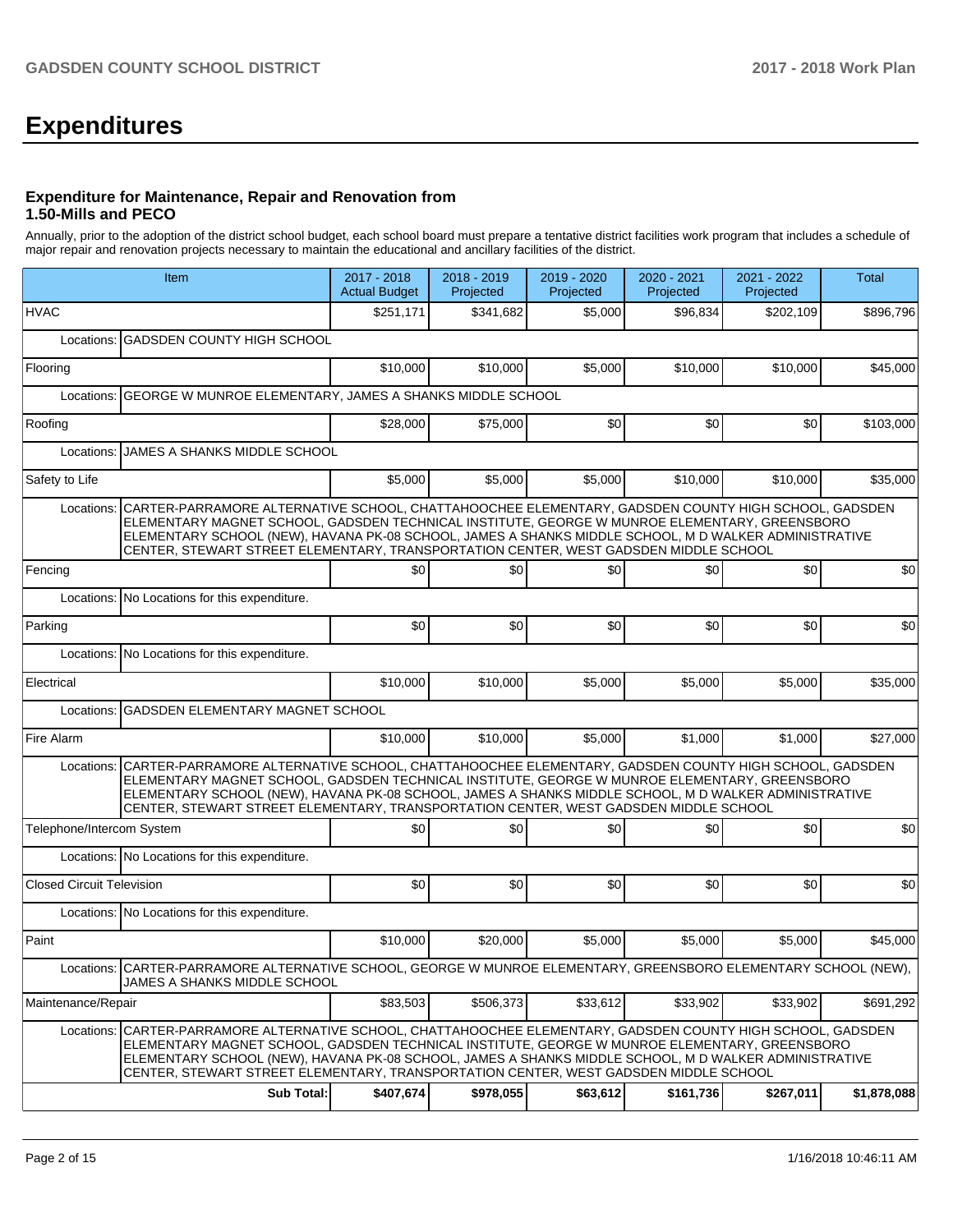| <b>PECO Maintenance Expenditures</b> | \$182,654 | \$182,654 | \$182.654   | \$182,654   | \$182.654   | \$913.270   |
|--------------------------------------|-----------|-----------|-------------|-------------|-------------|-------------|
| ا:50 Mill Sub Total.                 | \$225,020 | \$795,401 | \$1.049.433 | \$1,147,557 | \$1,252,832 | \$4,470,243 |

|                                 | Other Items                         | 2017 - 2018<br><b>Actual Budget</b> | $2018 - 2019$<br>Projected | $2019 - 2020$<br>Projected | $2020 - 2021$<br>Projected | 2021 - 2022<br>Projected | Total       |  |  |
|---------------------------------|-------------------------------------|-------------------------------------|----------------------------|----------------------------|----------------------------|--------------------------|-------------|--|--|
| Special Facilities fund payment |                                     | \$0                                 | \$0                        | \$1,168,475                | \$1,168,475                | \$1,168,475              | \$3,505,425 |  |  |
|                                 | Locations STEWART STREET ELEMENTARY |                                     |                            |                            |                            |                          |             |  |  |
|                                 | Total:                              | \$407,674]                          | \$978,055                  | \$1,232,087                | \$1,330,211                | \$1,435,486              | \$5,383,513 |  |  |

## **Local 1.50 Mill Expenditure For Maintenance, Repair and Renovation**

Anticipated expenditures expected from local funding sources over the years covered by the current work plan.

| Item                                                         | 2017 - 2018<br><b>Actual Budget</b> | 2018 - 2019<br>Projected | 2019 - 2020<br>Projected | 2020 - 2021<br>Projected | 2021 - 2022<br>Projected | <b>Total</b> |
|--------------------------------------------------------------|-------------------------------------|--------------------------|--------------------------|--------------------------|--------------------------|--------------|
| Remaining Maint and Repair from 1.5 Mills                    | \$225,020                           | \$795,401                | \$1,049,433              | \$1,147,557              | \$1,252,832              | \$4,470,243  |
| Maintenance/Repair Salaries                                  | \$691,047                           | \$691,047                | \$691,047                | \$691,047                | \$691,047                | \$3,455,235  |
| <b>School Bus Purchases</b>                                  | \$222,281                           | \$222,281                | \$222,281                | \$222,281                | \$222,281                | \$1,111,405  |
| <b>Other Vehicle Purchases</b>                               | \$0                                 | \$0                      | \$0                      | \$0                      | \$0                      | \$0          |
| <b>Capital Outlay Equipment</b>                              | \$0                                 | \$0                      | \$0                      | \$0                      | \$0                      | \$0          |
| Rent/Lease Payments                                          | \$0                                 | \$0                      | \$0                      | \$0                      | \$0                      | \$0          |
| <b>COP Debt Service</b>                                      | \$0                                 | \$0                      | \$0                      | \$0                      | \$0                      | \$0          |
| Rent/Lease Relocatables                                      | \$0                                 | \$0                      | \$0                      | \$0                      | \$0                      | \$0          |
| <b>Environmental Problems</b>                                | \$0                                 | \$0                      | \$0                      | \$0                      | \$0                      | \$0          |
| s.1011.14 Debt Service                                       | \$371,723                           | \$185,861                | \$0                      | \$0                      | \$0                      | \$557,584    |
| <b>Special Facilities Construction Account</b>               | \$0                                 | \$0                      | \$0                      | \$0                      | \$0                      | \$0          |
| Premiums for Property Casualty Insurance - 1011.71<br>(4a,b) | \$336,816                           | \$336,816                | \$336,816                | \$336,816                | \$336,816                | \$1,684,080  |
| Qualified School Construction Bonds (QSCB)                   | \$0                                 | \$0                      | \$0                      | \$0                      | \$0                      | \$0          |
| Qualified Zone Academy Bonds (QZAB)                          | \$0                                 | \$0                      | \$0                      | \$0                      | \$0                      | \$0          |
| Skyward                                                      | \$100,000                           | \$60,000                 | \$60,000                 | \$60,000                 | \$60,000                 | \$340,000    |
| <b>New Buses</b>                                             | \$260,000                           | \$0                      | \$0                      | \$0                      | \$0                      | \$260,000    |
| <b>Local Expenditure Totals:</b>                             | \$2,206,887                         | \$2,291,406              | \$2,359,577              | \$2,457,701              | \$2,562,976              | \$11,878,547 |

## **Revenue**

## **1.50 Mill Revenue Source**

Schedule of Estimated Capital Outlay Revenue from each currently approved source which is estimated to be available for expenditures on the projects included in the tentative district facilities work program. All amounts are NET after considering carryover balances, interest earned, new COP's, 1011.14 and 1011.15 loans, etc. Districts cannot use 1.5-Mill funds for salaries except for those explicitly associated with maintenance/repair projects. (1011.71 (5), F.S.)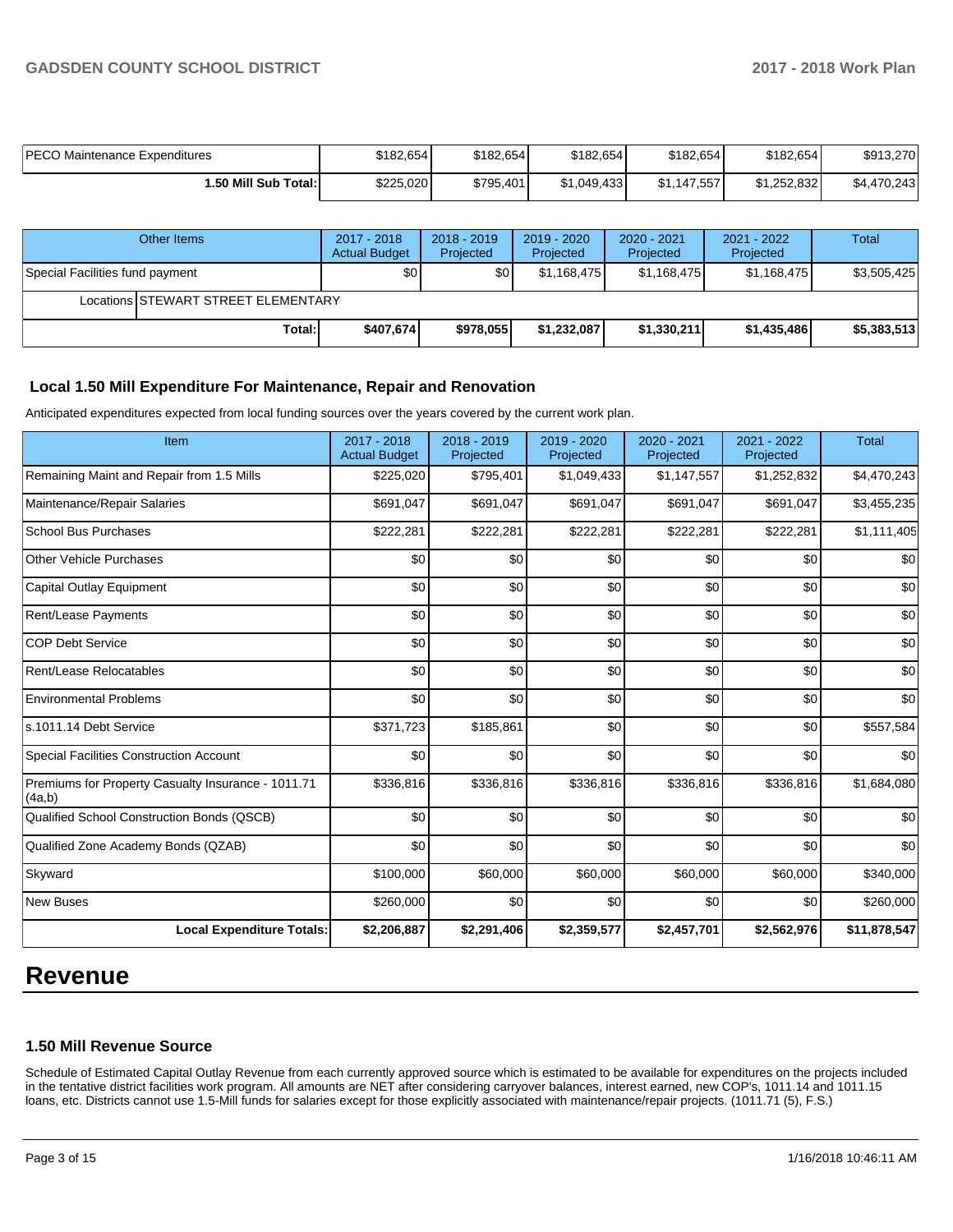| <b>Item</b>                                                                         | Fund | $2017 - 2018$<br><b>Actual Value</b> | $2018 - 2019$<br>Projected | $2019 - 2020$<br>Projected | $2020 - 2021$<br>Projected | 2021 - 2022<br>Projected | <b>Total</b>    |
|-------------------------------------------------------------------------------------|------|--------------------------------------|----------------------------|----------------------------|----------------------------|--------------------------|-----------------|
| (1) Non-exempt property<br>lassessed valuation                                      |      | \$1,532,560,397                      | \$1,591,253,908            | \$1,638,595,337            | \$1,706,736,594            | \$1,779,844,246          | \$8,248,990,482 |
| $(2)$ The Millege projected for<br>discretionary capital outlay per<br>ls.1011.71   |      | 1.50                                 | 1.50                       | 1.50                       | 1.50                       | 1.50                     |                 |
| $(3)$ Full value of the 1.50-Mill<br>discretionary capital outlay per<br>ls.1011.71 |      | \$2,574,701                          | \$2,673,307                | \$2,752,840                | \$2,867,317                | \$2,990,138              | \$13,858,303    |
| (4) Value of the portion of the 1.50<br>-Mill ACTUALLY levied                       | 370  | \$2,206,887                          | \$2,291,406                | \$2,359,577                | \$2,457,701                | \$2,562,976              | \$11,878,547    |
| $(5)$ Difference of lines $(3)$ and $(4)$                                           |      | \$367,814                            | \$381,901                  | \$393,263                  | \$409,616                  | \$427,162                | \$1,979,756     |

## **PECO Revenue Source**

The figure in the row designated "PECO Maintenance" will be subtracted from funds available for new construction because PECO maintenance dollars cannot be used for new construction.

| Item                          | Fund             | $2017 - 2018$<br><b>Actual Budget</b> | $2018 - 2019$<br>Projected | 2019 - 2020<br>Projected | $2020 - 2021$<br>Projected | $2021 - 2022$<br>Projected | <b>Total</b> |
|-------------------------------|------------------|---------------------------------------|----------------------------|--------------------------|----------------------------|----------------------------|--------------|
| <b>IPECO New Construction</b> | 340 <sup>1</sup> | \$0                                   | \$0 <sub>1</sub>           | \$0                      | \$0                        | \$0                        | <b>\$01</b>  |
| PECO Maintenance Expenditures |                  | \$182.654                             | \$182,654                  | \$182.654                | \$182.654                  | \$182.654                  | \$913,270    |
|                               |                  | \$182.654                             | \$182.654                  | \$182.654                | \$182.654                  | \$182.654                  | \$913,270    |

## **CO & DS Revenue Source**

Revenue from Capital Outlay and Debt Service funds.

| Item                                      | Fund | $2017 - 2018$<br><b>Actual Budget</b> | $2018 - 2019$<br>Projected | 2019 - 2020<br>Projected | $2020 - 2021$<br>Projected | $2021 - 2022$<br>Projected | Total     |
|-------------------------------------------|------|---------------------------------------|----------------------------|--------------------------|----------------------------|----------------------------|-----------|
| ICO & DS Cash Flow-through<br>Distributed | 360  | \$73.411                              | \$73,411                   | \$73,411                 | \$73,411                   | \$73,411                   | \$367,055 |
| ICO & DS Interest on<br>Undistributed CO  | 360  | \$2.631                               | \$2,631                    | \$2.631                  | \$2.631                    | \$2,631                    | \$13,155  |
|                                           |      | \$76,042                              | \$76,042                   | \$76.042                 | \$76,042                   | \$76.042                   | \$380,210 |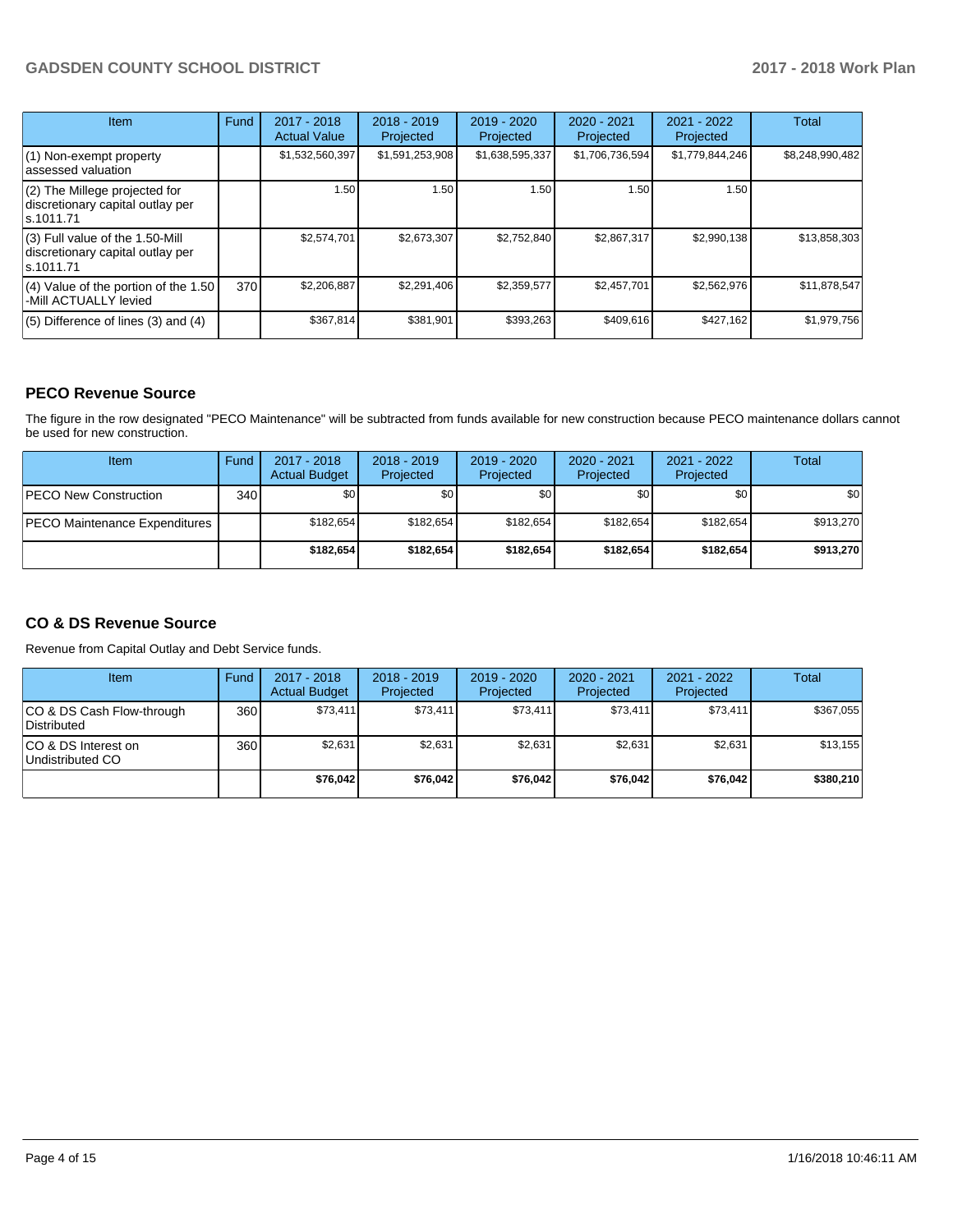### **Fair Share Revenue Source**

Nothing reported for this section. All legally binding commitments for proportionate fair-share mitigation for impacts on public school facilities must be included in the 5-year district work program.

#### **Sales Surtax Referendum**

Specific information about any referendum for a 1-cent or 1/2-cent surtax referendum during the previous year.

**Did the school district hold a surtax referendum during the past fiscal year 2016 - 2017?**

No

#### **Additional Revenue Source**

Any additional revenue sources

| Item                                                                                | $2017 - 2018$<br><b>Actual Value</b> | 2018 - 2019<br>Projected | 2019 - 2020<br>Projected | 2020 - 2021<br>Projected | 2021 - 2022<br>Projected | <b>Total</b> |
|-------------------------------------------------------------------------------------|--------------------------------------|--------------------------|--------------------------|--------------------------|--------------------------|--------------|
| Proceeds from Voted Capital<br>Improvements millage                                 | \$0                                  | \$0                      | \$0                      | \$0                      | \$0                      | \$0          |
| Other Revenue for Other Capital Projects                                            | \$0                                  | \$0                      | \$0                      | \$0                      | \$0                      | \$0          |
| Proceeds from 1/2 cent sales surtax<br>authorized by school board                   | \$0                                  | \$0                      | \$0                      | \$0                      | \$0                      | \$0          |
| Proceeds from local governmental<br>infrastructure sales surtax                     | \$0                                  | \$0                      | \$0                      | \$0                      | \$0                      | \$0          |
| Proceeds from Certificates of<br>Participation (COP's) Sale                         | \$0                                  | \$0                      | \$0                      | \$0                      | \$0                      | \$0          |
| Classrooms First Bond proceeds amount<br>authorized in FY 1997-98                   | \$0                                  | \$0                      | \$0                      | \$0                      | \$0                      | \$0          |
| <b>Classrooms for Kids</b>                                                          | \$0                                  | \$0                      | \$0                      | \$0                      | \$0                      | \$0          |
| <b>District Equity Recognition</b>                                                  | \$0                                  | \$0                      | \$0                      | \$0                      | \$0                      | \$0          |
| <b>Federal Grants</b>                                                               | \$0                                  | \$0                      | \$0                      | \$0                      | \$0                      | \$0          |
| Proportionate share mitigation (actual<br>cash revenue only, not in kind donations) | \$0                                  | \$0                      | \$0                      | \$0                      | \$0                      | \$0          |
| Impact fees received                                                                | \$0                                  | \$0                      | \$0                      | \$0                      | \$0                      | \$0          |
| Private donations                                                                   | \$0                                  | \$0                      | \$0                      | \$0                      | \$0                      | \$0          |
| Grants from local governments or not-for-<br>profit organizations                   | \$0                                  | \$0                      | \$0                      | \$0                      | \$0                      | \$0          |
| Interest, Including Profit On Investment                                            | \$0                                  | \$0                      | \$0                      | \$0                      | \$0                      | \$0          |
| Revenue from Bonds pledging proceeds<br>from 1 cent or 1/2 cent Sales Surtax        | \$0                                  | \$0                      | \$0                      | \$0                      | \$0                      | \$0          |
| <b>Total Fund Balance Carried Forward</b>                                           | \$0                                  | \$0                      | \$0                      | \$0                      | \$0                      | \$0          |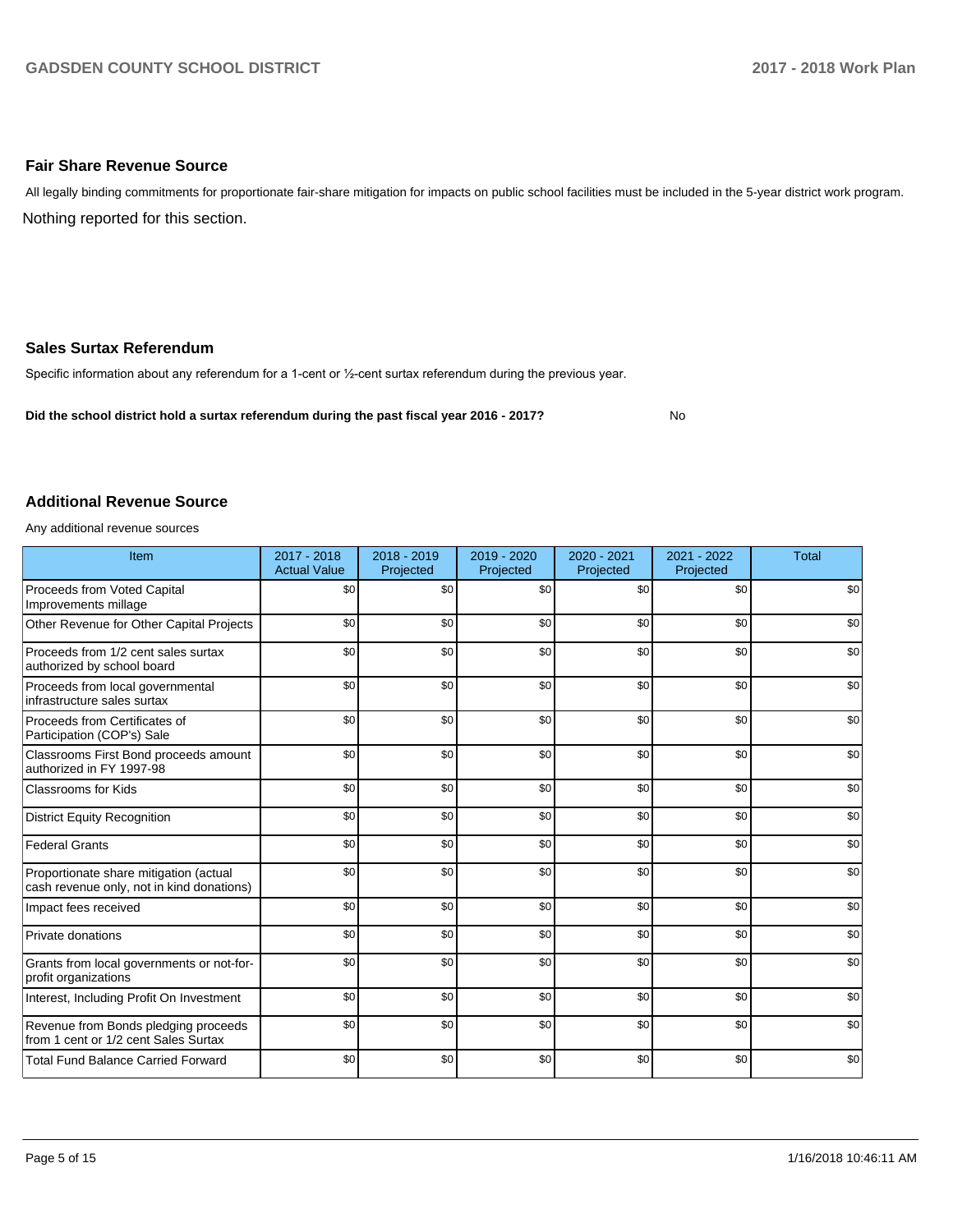| Subtotal                                                                                                                  | \$1,743,246 | \$800,000 | \$6,745,040 | \$6,745,040 | \$6,745,040 | \$22,778,366 |
|---------------------------------------------------------------------------------------------------------------------------|-------------|-----------|-------------|-------------|-------------|--------------|
| General Fund 110                                                                                                          | \$800,000   | \$800,000 | \$800,000   | \$800,000   | \$800,000   | \$4,000,000  |
| 1370 Balance                                                                                                              | \$475,340   | \$0       | \$0         | \$0         | \$0         | \$475,340    |
| ICO & DS balance                                                                                                          | \$467,906   | \$0       | \$0         | \$0         | \$0         | \$467,906    |
| Estimated Revenue from CO & DS Bond<br>Sale                                                                               | \$0         | \$0       | \$0         | \$0         | \$0         | \$0          |
| Proceeds from Special Act Bonds                                                                                           | \$0         | \$0       | \$0         | \$0         | \$0         | \$0          |
| District Bonds - Voted local bond<br>referendum proceeds per s.9, Art VII<br><b>State Constitution</b>                    | \$0         | \$0       | \$0         | \$0         | \$0         | \$0          |
| Proceeds from a s.1011.14/15 F.S. Loans                                                                                   | \$0         | \$0       | \$0         | \$0         | \$0         | \$0          |
| Capital Outlay Projects Funds Balance<br>Carried Forward From Total Fund<br><b>Balance Carried Forward</b>                | \$0         | \$0       | \$0         | \$0         | \$0         | \$0          |
| One Cent - 1/2 Cent Sales Surtax Debt<br>Service From Total Fund Balance Carried<br>Forward                               | \$0         | \$0       | \$0         | \$0         | \$0         | \$0          |
| <b>Special Facilities Construction Account</b>                                                                            | \$0         | \$0       | \$5,945,040 | \$5,945,040 | \$5,945,040 | \$17,835,120 |
| General Capital Outlay Obligated Fund<br><b>Balance Carried Forward From Total</b><br><b>Fund Balance Carried Forward</b> | \$0         | \$0       | \$0         | \$0         | \$0         | \$0          |

## **Total Revenue Summary**

| <b>Item Name</b>                                              | 2017 - 2018<br><b>Budget</b> | $2018 - 2019$<br>Projected | $2019 - 2020$<br>Projected | 2020 - 2021<br>Projected | 2021 - 2022<br>Projected | <b>Five Year Total</b> |
|---------------------------------------------------------------|------------------------------|----------------------------|----------------------------|--------------------------|--------------------------|------------------------|
| Local 1.5 Mill Discretionary Capital Outlay<br><b>Revenue</b> | \$2,206,887                  | \$2,291,406                | \$2,359,577                | \$2,457,701              | \$2,562,976              | \$11,878,547           |
| IPECO and 1.5 Mill Maint and Other 1.5<br>Mill Expenditures   | (\$2,206,887)                | (\$2,291,406)              | (\$2,359,577)              | (\$2,457,701)            | (\$2,562,976)            | (\$11,878,547)         |
| <b>PECO Maintenance Revenue</b>                               | \$182.654                    | \$182.654                  | \$182.654                  | \$182.654                | \$182.654                | \$913,270              |
| Available 1.50 Mill for New<br>  Construction                 | \$0                          | \$0                        | \$0                        | \$0                      | \$0                      | \$0                    |

| Item Name                             | $2017 - 2018$<br><b>Budget</b> | $2018 - 2019$<br>Projected | 2019 - 2020<br>Projected | $2020 - 2021$<br>Projected | $2021 - 2022$<br>Projected | <b>Five Year Total</b> |
|---------------------------------------|--------------------------------|----------------------------|--------------------------|----------------------------|----------------------------|------------------------|
| ICO & DS Revenue                      | \$76,042                       | \$76,042                   | \$76,042                 | \$76,042                   | \$76,042                   | \$380,210              |
| <b>IPECO New Construction Revenue</b> | \$0                            | \$0                        | \$0                      | \$0                        | \$0                        | \$0                    |
| Other/Additional Revenue              | \$1,743,246                    | \$800,000                  | \$6,745,040              | \$6,745,040                | \$6,745,040                | \$22,778,366           |
| <b>Total Additional Revenuel</b>      | \$1,819,288                    | \$876,042                  | \$6,821,082              | \$6,821,082                | \$6,821,082                | \$23,158,576           |
| <b>Total Available Revenue</b>        | \$1,819,288                    | \$876,042                  | \$6,821,082              | \$6,821,082                | \$6,821,082                | \$23,158,576           |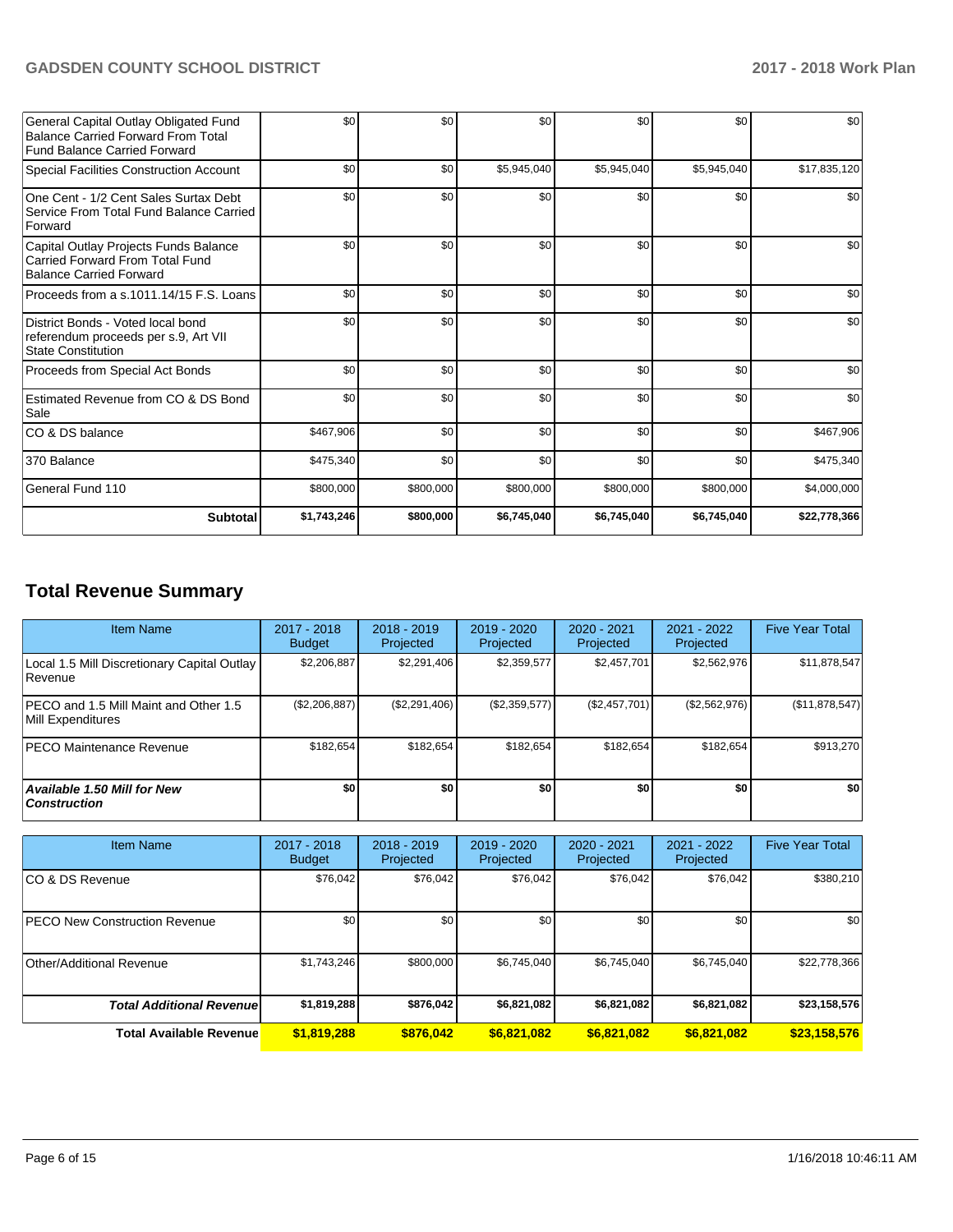# **Project Schedules**

## **Capacity Project Schedules**

A schedule of capital outlay projects necessary to ensure the availability of satisfactory classrooms for the projected student enrollment in K-12 programs.

Nothing reported for this section.

Nothing reported for this section.

## **Other Project Schedules**

Major renovations, remodeling, and additions of capital outlay projects that do not add capacity to schools.

| <b>Project Description</b>                                  | Location                                               | 2017 - 2018<br><b>Actual Budget</b> | 2018 - 2019<br>Projected | 2019 - 2020<br>Projected | 2020 - 2021<br>Projected | 2021 - 2022<br>Projected | <b>Total</b>  | Funded |
|-------------------------------------------------------------|--------------------------------------------------------|-------------------------------------|--------------------------|--------------------------|--------------------------|--------------------------|---------------|--------|
| Bldg. No. 11 Renovation paint,<br><b>IHVAC</b>              | HAVANA PK-08 SCHOOL                                    | \$0                                 | \$0                      | \$0                      | \$235,048                | \$0                      | \$235,048 No  |        |
| Bldg. No. 6 Renovation paint,<br>doors HVAC                 | <b>GREENSBORO</b><br><b>ELEMENTARY SCHOOL</b><br>(NEW) | \$0                                 | \$0                      | \$0                      | \$0                      | \$348,482                | \$348,482 No  |        |
| Chiller No. 2 Replacement                                   | <b>GADSDEN COUNTY</b><br><b>HIGH SCHOOL</b>            | \$0                                 | \$0                      | \$0                      | \$0                      | \$159,135                | \$159,135 No  |        |
| Bldg. No. 2 Renovation paint,<br>flooring, HVAC             | HAVANA PK-08 SCHOOL                                    | \$0                                 | \$0                      | \$0                      | \$0                      | \$64,210                 | \$64,210 No   |        |
| Bldg. No. 7 Renovation paint,<br>flooring HVAC              | HAVANA PK-08 SCHOOL                                    | \$0                                 | \$0                      | \$0                      | \$0                      | \$78,162                 | \$78,162 No   |        |
| Cooling tower replacement                                   | HAVANA PK-08 SCHOOL                                    | \$60,000                            | \$0                      | \$0                      | \$0                      | \$0                      | \$60,000 No   |        |
| Bldg. 8 Renovation, paint,<br>flooring, HVAC                | HAVANA PK-08 SCHOOL                                    | \$0                                 | \$80,540                 | \$0                      | \$0                      | \$0                      | \$80,540 No   |        |
| 1/2 Bldg. 2 Renovation, new<br>doors, paint, HVAC as needed | <b>GREENSBORO</b><br><b>ELEMENTARY SCHOOL</b><br>(NEW) | \$0                                 | \$155,506                | \$0                      | \$0                      | \$0                      | \$155,506 No  |        |
| Bldg. 4 renovation, doors paint<br><b>HVAC</b>              | <b>GREENSBORO</b><br><b>ELEMENTARY SCHOOL</b><br>(NEW) | \$0                                 | \$105,636                | \$0                      | \$0                      | \$0                      | \$105,636 No  |        |
| Chiller No. 1 replacement                                   | <b>GADSDEN COUNTY</b><br><b>HIGH SCHOOL</b>            | \$146,722                           | \$0                      | \$0                      | \$0                      | \$0                      | \$146,722 Yes |        |
| Chiller No. 2 Repair                                        | <b>GADSDEN COUNTY</b><br><b>HIGH SCHOOL</b>            | \$41,171                            | \$0                      | \$0                      | \$0                      | \$0                      | \$41,171 Yes  |        |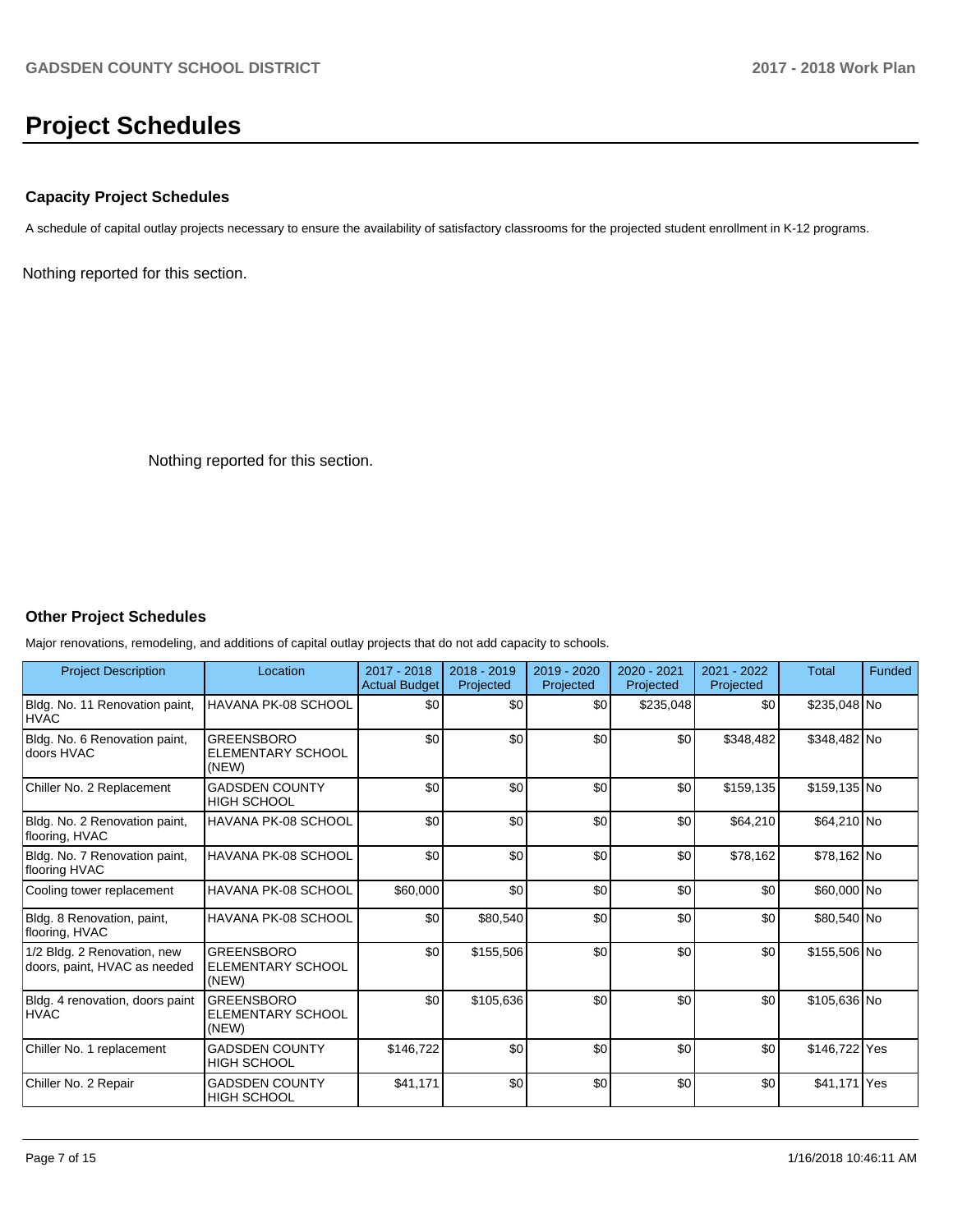| Chiller No. 3 replacement                        | <b>GADSDEN COUNTY</b><br><b>HIGH SCHOOL</b>     | \$0       | \$0       | \$154,500 | \$0       | \$0       | \$154,500 No |  |
|--------------------------------------------------|-------------------------------------------------|-----------|-----------|-----------|-----------|-----------|--------------|--|
| Bldg. No. 1 Renovation paint,<br>flooring, HVAC  | HAVANA PK-08 SCHOOL                             | \$0       | \$0       | \$156.944 | \$0       | \$0       | \$156,944 No |  |
| Bldg. No. 10 Renovation paint,<br>flooring, HVAC | HAVANA PK-08 SCHOOL                             | \$0       | \$0       | \$81,296  | \$0       | \$0       | \$81,296 No  |  |
| Bldg. No. 12 Renovation paint,<br>flooring, HVAC | HAVANA PK-08 SCHOOL                             | \$0       | \$0       | \$159,416 | \$0       | \$0       | \$159,416 No |  |
| Bldg. No. 9 Renovation paint,<br>flooring, HVAC  | HAVANA PK-08 SCHOOL                             | \$0       | \$0       | \$0       | \$81,626  | \$0       | \$81,626 No  |  |
| Bldg. No. 3 Renovation paint,<br>ldoors HVAC     | <b>GREENSBORO</b><br>ELEMENTARY SCHOOL<br>(NEW) | \$0       | \$0       | \$0       | \$192,028 | \$0       | \$192,028 No |  |
|                                                  |                                                 | \$247,893 | \$341,682 | \$552,156 | \$508,702 | \$649,989 | \$2,300,422  |  |

## **Additional Project Schedules**

Any projects that are not identified in the last approved educational plant survey.

| <b>Project Description</b> | Location                              | <b>Num</b> | 2017 - 2018<br>Classroom Actual Budget | 2018 - 2019<br>Projected | 2019 - 2020<br>Projected | $2020 - 2021$<br>Projected | 2021 - 2022<br>Projected | <b>Total</b>    | Funded |
|----------------------------|---------------------------------------|------------|----------------------------------------|--------------------------|--------------------------|----------------------------|--------------------------|-----------------|--------|
| New K-8 school             | ISTEWART STREET<br><b>IELEMENTARY</b> |            | \$0                                    | \$0                      | \$5.945.040              | \$5.945.040                | \$5.945.040              | \$17,835,120 No |        |
|                            |                                       |            | \$0                                    | \$0                      | \$5.945.040              | \$5.945.040                | \$5.945.040              | \$17,835,120    |        |

## **Non Funded Growth Management Project Schedules**

Schedule indicating which projects, due to planned development, that CANNOT be funded from current revenues projected over the next five years.

Nothing reported for this section.

# **Tracking**

## **Capacity Tracking**

| Location                                          | $2017 -$<br>2018 Satis.<br>Stu. Sta. | Actual<br>$2017 -$<br><b>2018 FISH</b><br>Capacity | Actual<br>$2016 -$<br>2017<br><b>COFTE</b> | # Class<br>Rooms | Actual<br>Average<br>$2017 -$<br>2018 Class<br><b>Size</b> | Actual<br>$2017 -$<br>2018<br><b>Utilization</b> | <b>New</b><br>Stu.<br>Capacity | <b>New</b><br>Rooms to<br>be<br>Added/Re<br>moved | Projected<br>$2021 -$<br>2022<br><b>COFTE</b> | Projected<br>$2021 -$<br>2022<br><b>Utilization</b> | Projected<br>$2021 -$<br>2022 Class<br><b>Size</b> |
|---------------------------------------------------|--------------------------------------|----------------------------------------------------|--------------------------------------------|------------------|------------------------------------------------------------|--------------------------------------------------|--------------------------------|---------------------------------------------------|-----------------------------------------------|-----------------------------------------------------|----------------------------------------------------|
| IGEORGE W MUNROE<br><b>IELEMENTARY</b>            | 681                                  | 681                                                | 471                                        | 37               | 13 <sub>l</sub>                                            | 69.00 %                                          |                                |                                                   | 300 <sub>1</sub>                              | 44.00 %                                             | 8                                                  |
| <b>IGREENSBORO</b><br>IELEMENTARY SCHOOL<br>(NEW) | 371                                  | 371                                                | 303                                        | 19               | 16                                                         | 82.00 %                                          |                                |                                                   | 300                                           | 81.00 %                                             | 16                                                 |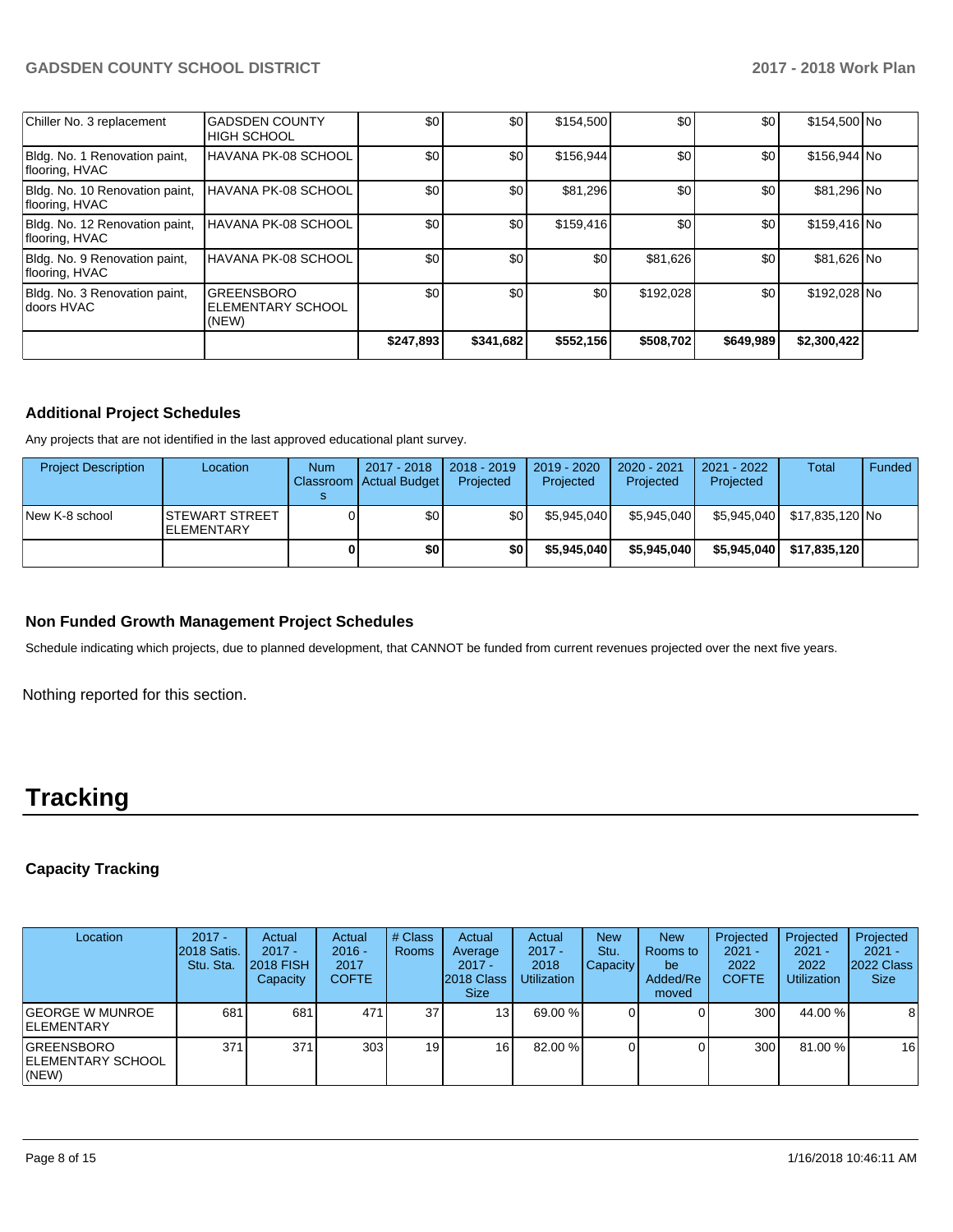| <b>GADSDEN</b><br> ELEMENTARY MAGNET<br><b>SCHOOL</b> | 270   | 243   | 142   | 15              | 9              | 58.00 % | $-270$       | $-15$    | 0        | 0.00%   | $\mathbf 0$  |
|-------------------------------------------------------|-------|-------|-------|-----------------|----------------|---------|--------------|----------|----------|---------|--------------|
| CHATTAHOOCHEE<br><b>IELEMENTARY</b>                   | 409   | 409   | 154   | 21              | $\overline{ }$ | 38.00 % | <sup>0</sup> | $\Omega$ | 70       | 17.00 % | 3            |
| <b>GRETNA ELEMENTARY</b>                              | 433   | 433   | 224   | 23              | 10             | 52.00 % | $-433$       | $-23$    | $\Omega$ | 0.00%   | $\Omega$     |
| ISAINT JOHNS<br>ELEMENTARY                            | 443   | 443   | 201   | 24              | 8              | 45.00 % | $-443$       | $-24$    | 0        | 0.00%   | $\Omega$     |
| WEST GADSDEN<br><b>IMIDDLE SCHOOL</b>                 | 757   | 681   | 507   | 32              | 16             | 74.00 % | 0            | $\Omega$ | 350      | 51.00 % | 11           |
| <b>ISTEWART STREET</b><br><b>IELEMENTARY</b>          | 665   | 665   | 655   | 35              | 19             | 98.00 % | 0            | $\Omega$ | 600      | 90.00 % | 17           |
| <b>JAMES A SHANKS</b><br>IMIDDLE SCHOOL               | 1,042 | 937   | 448   | 45              | 10             | 48.00 % | $\Omega$     | $\Omega$ | 640      | 68.00 % | 14           |
| CARTER-PARRAMORE<br> ALTERNATIVE SCHOOL               | 958   | 958   | 283   | 43 <sub>l</sub> | $\overline{7}$ | 30.00 % | $-958$       | $-43$    | $\Omega$ | 0.00%   | $\mathbf 0$  |
| HAVANA PK-08 SCHOOL                                   | 881   | 792   | 554   | 42              | 13             | 70.00 % | 0            | $\Omega$ | 547      | 69.00 % | 13           |
| <b>GADSDEN COUNTY</b><br> HIGH SCHOOL                 | 1,555 | 1,477 | 744   | 65              | 11             | 50.00 % | 0            | $\Omega$ | 1,035    | 70.00 % | 16           |
| <b>GADSDEN TECHNICAL</b><br>IINSTITUTE                | 252   | 252   | 17    | 15              |                | 7.00 %  | $\Omega$     | $\Omega$ | 10       | 4.00 %  | $\mathbf{1}$ |
|                                                       | 8,717 | 8,342 | 4,701 | 416             | 11             | 56.36 % | $-2,104$     | $-105$   | 3,852    | 61.75 % | 12           |

The COFTE Projected Total (3,852) for 2021 - 2022 must match the Official Forecasted COFTE Total (3,852 ) for 2021 - 2022 before this section can be completed. In the event that the COFTE Projected Total does not match the Official forecasted COFTE, then the Balanced Projected COFTE Table should be used to balance COFTE.

| Projected COFTE for 2021 - 2022 |       |     |
|---------------------------------|-------|-----|
| Elementary (PK-3)               | 1,355 |     |
| Middle $(4-8)$                  | 1,462 | Ele |
| High (9-12)                     | 1,035 | Mic |
|                                 | 3,852 | Hig |

| <b>Grade Level Type</b> | <b>Balanced Projected</b><br>COFTE for 2021 - 2022 |
|-------------------------|----------------------------------------------------|
| Elementary (PK-3)       |                                                    |
| Middle $(4-8)$          |                                                    |
| High (9-12)             |                                                    |
|                         | 3,852                                              |

## **Relocatable Replacement**

Number of relocatable classrooms clearly identified and scheduled for replacement in the school board adopted financially feasible 5-year district work program.

| Location                               | $-2018$<br>2017 | $2018 - 2019$ | $2019 - 2020$ | 2020 - 2021 | $-2022$<br>2021 | Year 5 Total |
|----------------------------------------|-----------------|---------------|---------------|-------------|-----------------|--------------|
| <b>Total Relocatable Replacements:</b> |                 |               |               |             |                 | 0            |

## **Charter Schools Tracking**

Information regarding the use of charter schools.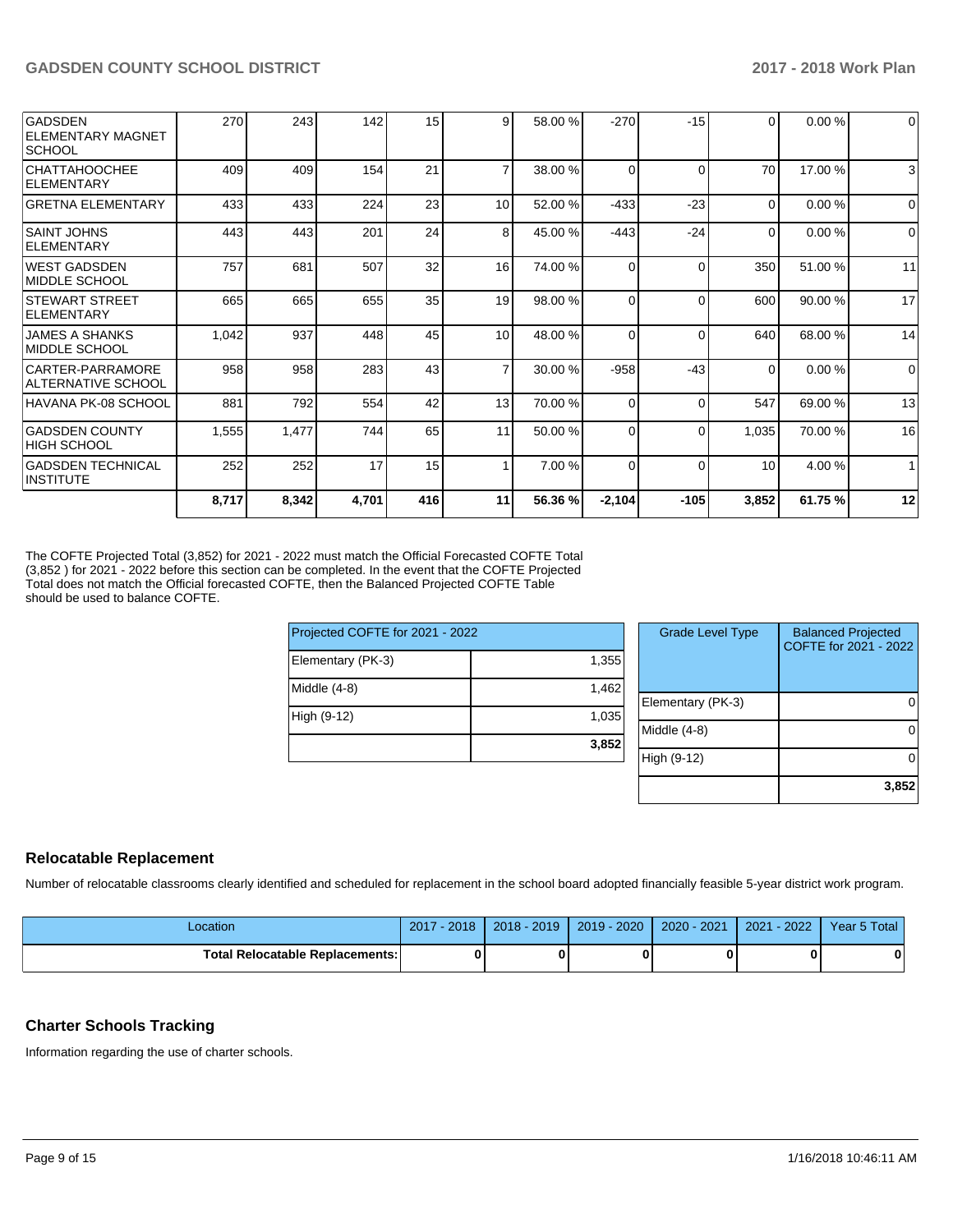| Location-Type                                   | # Relocatable<br>units or<br>permanent<br>classrooms | Owner           | <b>Year Started or I</b><br>Scheduled | <b>Student</b><br><b>Stations</b> | <b>Students</b><br>Enrolled | Years in<br>Contract | <b>Total Charter</b><br><b>Students</b><br>projected for<br>2021 - 2022 |
|-------------------------------------------------|------------------------------------------------------|-----------------|---------------------------------------|-----------------------------------|-----------------------------|----------------------|-------------------------------------------------------------------------|
| Crossroad Academy Charter<br>School of Business |                                                      | 24 SCHOOL BOARD | 1998                                  | 444                               | 524                         | 15                   | 500                                                                     |
|                                                 | 24                                                   |                 |                                       | 444                               | 524                         |                      | 500                                                                     |

## **Special Purpose Classrooms Tracking**

The number of classrooms that will be used for certain special purposes in the current year, by facility and type of classroom, that the district will, 1), not use for educational purposes, and 2), the co-teaching classrooms that are not open plan classrooms and will be used for educational purposes.

| School                         | School Type                          | # of Elementary<br><b>K-3 Classrooms</b> | $\#$ of Middle 4-8<br><b>Classrooms</b> | # of High $9-12$<br><b>Classrooms</b> | # of $ESE$<br>Classrooms | # of Combo<br><b>Classrooms</b> | Total<br><b>Classrooms</b> |
|--------------------------------|--------------------------------------|------------------------------------------|-----------------------------------------|---------------------------------------|--------------------------|---------------------------------|----------------------------|
| <b>GRETNA ELEMENTARY</b>       | Educational                          |                                          |                                         |                                       |                          |                                 | 22                         |
| <b>ISAINT JOHNS ELEMENTARY</b> | Educational                          |                                          |                                         |                                       |                          |                                 | 21                         |
|                                | <b>Total Educational Classrooms:</b> | クフ                                       | 16                                      |                                       |                          |                                 | 43                         |

| <b>School</b>                        |  | School Type $\frac{1}{4}$ of Elementary $\frac{1}{4}$ of Middle 4-8 $\frac{1}{4}$ of High 9-12<br><b>K-3 Classrooms</b> | <b>Classrooms</b> | <b>Classrooms</b> | # of $ESE$<br><b>Classrooms</b> | # of Combo<br><b>Classrooms</b> | Total<br><b>Classrooms</b> |
|--------------------------------------|--|-------------------------------------------------------------------------------------------------------------------------|-------------------|-------------------|---------------------------------|---------------------------------|----------------------------|
| <b>Total Co-Teaching Classrooms:</b> |  |                                                                                                                         |                   |                   |                                 | 01                              |                            |

#### **Infrastructure Tracking**

**Necessary offsite infrastructure requirements resulting from expansions or new schools. This section should include infrastructure information related to capacity project schedules and other project schedules (Section 4).** 

All new schools are on existing sites with infrastructure already in place.

**Proposed location of planned facilities, whether those locations are consistent with the comprehensive plans of all affected local governments, and recommendations for infrastructure and other improvements to land adjacent to existing facilities. Provisions of 1013.33(12), (13) and (14) and 1013.36** must be addressed for new facilities planned within the 1st three years of the plan (Section 5).

All new schools are on existing sites with minimum impact to comp plan. Will be going to county for review early 2018

**Consistent with Comp Plan?** Yes

#### **Net New Classrooms**

The number of classrooms, by grade level and type of construction, that were added during the last fiscal year.

| List the net new classrooms added in the 2016 - 2017 fiscal year.                                                                                       |                                     |                            |                                | List the net new classrooms to be added in the 2017 - 2018 fiscal<br>year. |                              |                            |                                |                        |
|---------------------------------------------------------------------------------------------------------------------------------------------------------|-------------------------------------|----------------------------|--------------------------------|----------------------------------------------------------------------------|------------------------------|----------------------------|--------------------------------|------------------------|
| "Classrooms" is defined as capacity carrying classrooms that are added to increase<br>capacity to enable the district to meet the Class Size Amendment. |                                     |                            |                                | Totals for fiscal year 2017 - 2018 should match totals in Section 15A.     |                              |                            |                                |                        |
| Location                                                                                                                                                | $2016 - 2017$ #<br><b>Permanent</b> | $2016 - 2017$ #<br>Modular | $2016 - 2017$ #<br>Relocatable | $2016 - 2017$<br>Total                                                     | $2017 - 2018$ #<br>Permanent | $2017 - 2018$ #<br>Modular | $2017 - 2018$ #<br>Relocatable | $2017 - 2018$<br>Total |
| Elementary (PK-3)                                                                                                                                       |                                     |                            |                                |                                                                            |                              |                            |                                | $\Omega$               |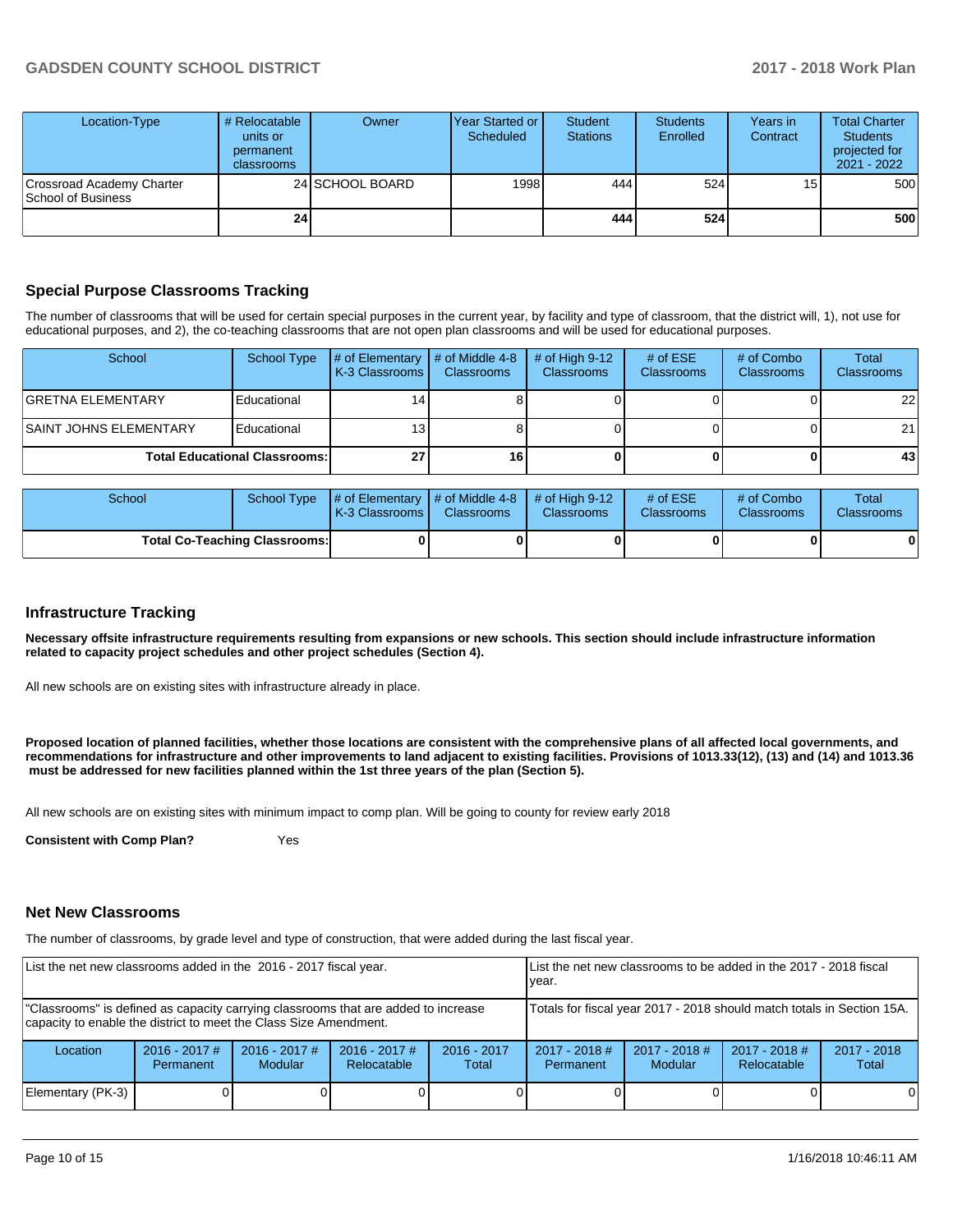| Middle (4-8) |  |  |  |  |
|--------------|--|--|--|--|
| High (9-12)  |  |  |  |  |
|              |  |  |  |  |

## **Relocatable Student Stations**

Number of students that will be educated in relocatable units, by school, in the current year, and the projected number of students for each of the years in the workplan.

| <b>Site</b>                                       | 2017 - 2018 | $2018 - 2019$ | 2019 - 2020 | 2020 - 2021 | 2021 - 2022 | 5 Year Average |
|---------------------------------------------------|-------------|---------------|-------------|-------------|-------------|----------------|
| <b>STEWART STREET ELEMENTARY</b>                  | 0           | 100           | 0           | $\Omega$    |             | 20             |
| JAMES A SHANKS MIDDLE SCHOOL                      | $\Omega$    | 22            | $\Omega$    | $\Omega$    |             | 4              |
| CARTER-PARRAMORE ALTERNATIVE SCHOOL               | $\Omega$    | $\Omega$      | $\Omega$    | $\Omega$    | 0           | $\overline{0}$ |
| HAVANA PK-08 SCHOOL                               | $\Omega$    | 0             | $\Omega$    | $\Omega$    | $\Omega$    | $\overline{0}$ |
| SAINT JOHNS ELEMENTARY                            | 10          | 0             | $\Omega$    | $\Omega$    | 0           | 2              |
| GADSDEN ELEMENTARY MAGNET SCHOOL                  | $\Omega$    | 0             | 0           | $\Omega$    | 0           | 0              |
| CHATTAHOOCHEE ELEMENTARY                          | $\Omega$    | 0             | 0           | $\Omega$    | 0           | $\overline{0}$ |
| <b>GRETNA ELEMENTARY</b>                          | 0           | 0             | $\Omega$    | $\Omega$    | 0           | $\overline{0}$ |
| GADSDEN TECHNICAL INSTITUTE                       | 19          | 30            | $\Omega$    | $\Omega$    | $\Omega$    | 10             |
| <b>WEST GADSDEN MIDDLE SCHOOL</b>                 | O           | ∩             | 0           | $\Omega$    | $\Omega$    | $\Omega$       |
| GADSDEN COUNTY HIGH SCHOOL                        |             | ∩             | $\Omega$    | $\Omega$    | $\Omega$    | $\Omega$       |
| <b>GEORGE W MUNROE ELEMENTARY</b>                 | O           | 196           | $\Omega$    | $\Omega$    | $\Omega$    | 39             |
| <b>GREENSBORO ELEMENTARY SCHOOL (NEW)</b>         | 0           | 142           | $\Omega$    | $\Omega$    | $\Omega$    | 28             |
| <b>Totals for GADSDEN COUNTY SCHOOL DISTRICT</b>  |             |               |             |             |             |                |
|                                                   |             |               |             |             |             |                |
| Total students in relocatables by year.           | 29          | 490           | 0           | C           |             | 104            |
| Total number of COFTE students projected by year. | 4,532       | 4,381         | 4,153       | 3,989       | 3,852       | 4,181          |
| Percent in relocatables by year.                  | 1%          | 11 %          | 0%          | 0%          | 0%          | 2%             |

## **Leased Facilities Tracking**

Exising leased facilities and plans for the acquisition of leased facilities, including the number of classrooms and student stations, as reported in the educational plant survey, that are planned in that location at the end of the five year workplan.

| Location                            | # of Leased<br>Classrooms 2017 -<br>2018 | <b>FISH Student</b><br><b>Stations</b> | Owner | # of Leased<br>Classrooms 2021 -<br>2022 | <b>FISH Student</b><br><b>Stations</b> |
|-------------------------------------|------------------------------------------|----------------------------------------|-------|------------------------------------------|----------------------------------------|
| IGEORGE W MUNROE ELEMENTARY         |                                          |                                        |       |                                          |                                        |
| GADSDEN ELEMENTARY MAGNET SCHOOL    |                                          |                                        |       |                                          |                                        |
| IWEST GADSDEN MIDDLE SCHOOL         |                                          |                                        |       |                                          |                                        |
| CARTER-PARRAMORE ALTERNATIVE SCHOOL |                                          |                                        |       |                                          |                                        |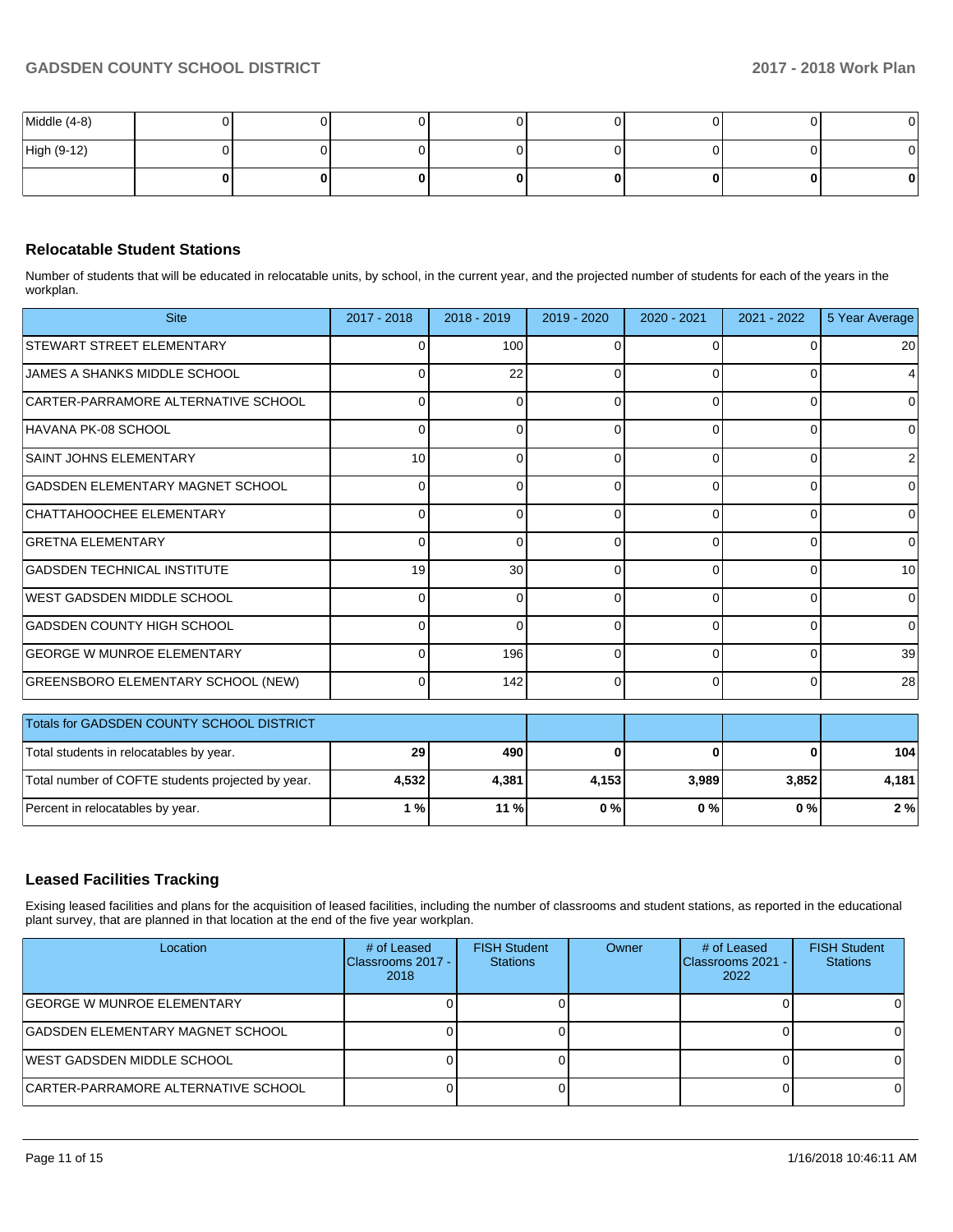| HAVANA PK-08 SCHOOL                       |  |  |  |
|-------------------------------------------|--|--|--|
| GADSDEN COUNTY HIGH SCHOOL                |  |  |  |
| GADSDEN TECHNICAL INSTITUTE               |  |  |  |
| <b>GRETNA ELEMENTARY</b>                  |  |  |  |
| <b>SAINT JOHNS ELEMENTARY</b>             |  |  |  |
| <b>STEWART STREET ELEMENTARY</b>          |  |  |  |
| <b>IJAMES A SHANKS MIDDLE SCHOOL</b>      |  |  |  |
| CHATTAHOOCHEE ELEMENTARY                  |  |  |  |
| <b>GREENSBORO ELEMENTARY SCHOOL (NEW)</b> |  |  |  |
|                                           |  |  |  |

#### **Failed Standard Relocatable Tracking**

Relocatable units currently reported by school, from FISH, and the number of relocatable units identified as 'Failed Standards'.

Nothing reported for this section.

## **Planning**

#### **Class Size Reduction Planning**

**Plans approved by the school board that reduce the need for permanent student stations such as acceptable school capacity levels, redistricting, busing, year-round schools, charter schools, magnet schools, public-private partnerships, multitrack scheduling, grade level organization, block scheduling, or other alternatives.**

The school board of Gadsden County closed Gretna Elementary school and Saint Johns Elementary school the summer of 2017. The students were moved to existing underutilized schools.

#### **School Closure Planning**

**Plans for the closure of any school, including plans for disposition of the facility or usage of facility space, and anticipated revenues.** 

The school board is planning to close the Carter Parramore School the summer of 2021 provided Stewart Street school's new construction is approved. Gadsden Elementary Magnet School will relocate to New Stewart Street school in 2021.

# **Long Range Planning**

#### **Ten-Year Maintenance**

District projects and locations regarding the projected need for major renovation, repair, and maintenance projects within the district in years 6-10 beyond the projects plans detailed in the five years covered by the work plan.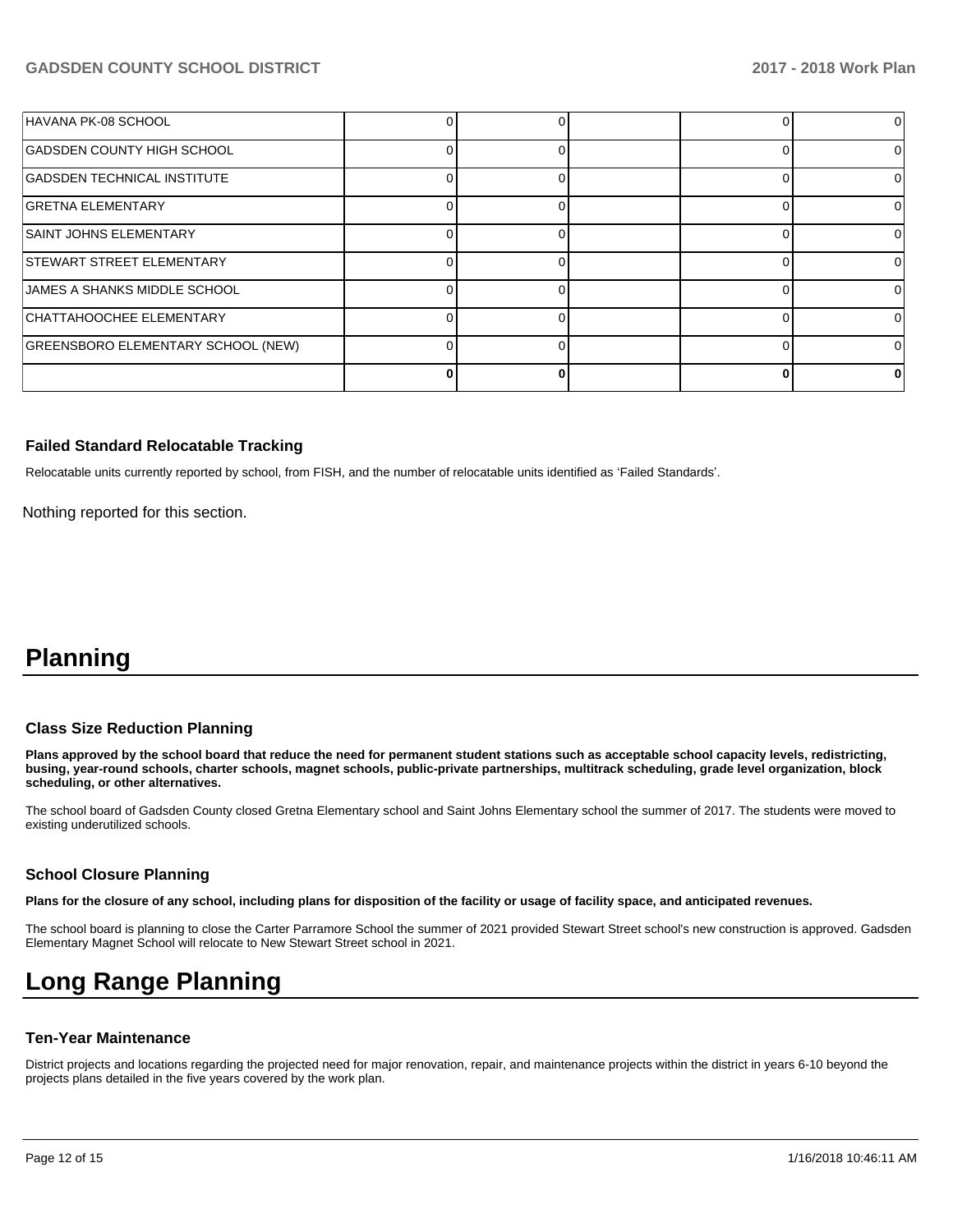| Project                                 | 2021 - 2022 / 2026 - 2027<br><b>Projected Cost</b> |
|-----------------------------------------|----------------------------------------------------|
| Chiller No. 2 replacement               | \$159,135                                          |
| Interior and infrastructure renovations | \$3,452,309                                        |
| Interior and infrastructure renovations | \$681,024                                          |
|                                         | \$4,292,468                                        |

## **Ten-Year Capacity**

Schedule of capital outlay projects projected to ensure the availability of satisfactory student stations for the projected student enrollment in K-12 programs for the future 5 years beyond the 5-year district facilities work program.

| Project        | Location, Community, Quadrant or other<br>general location | 2021 - 2022 / 2026 - 2027<br><b>Projected Cost</b> |
|----------------|------------------------------------------------------------|----------------------------------------------------|
| New K-8 school | Shanks MS school location                                  | \$23,263,200                                       |
|                |                                                            | \$23,263,200                                       |

## **Ten-Year Planned Utilization**

Schedule of planned capital outlay projects identifying the standard grade groupings, capacities, and planned utilization rates of future educational facilities of the district for both permanent and relocatable facilities.

| <b>Grade Level Projections</b>         | <b>FISH</b><br><b>Student</b><br><b>Stations</b> | <b>Actual 2016 -</b><br><b>2017 FISH</b><br>Capacity | Actual<br>$2016 -$<br>2017<br><b>COFTE</b> | Actual 2016 - 2017<br><b>Utilization</b> | Actual 2017 - 2018 / 2026 - 2027 new<br>Student Capacity to be added/removed | Projected 2026<br><b>2027 COFTE</b> | Projected 2026 -<br>2027 Utilization |
|----------------------------------------|--------------------------------------------------|------------------------------------------------------|--------------------------------------------|------------------------------------------|------------------------------------------------------------------------------|-------------------------------------|--------------------------------------|
| Elementary - District<br><b>Totals</b> | 3.002                                            | 3,002                                                | 2,006.97                                   | 66.86 %                                  |                                                                              | 1.748                               | 58.23 %                              |
| Middle - District Totals               | 2.950                                            | 2,653                                                | .650.08                                    | 62.19 %                                  |                                                                              | 1.892                               | 71.32 %                              |
| High - District Totals                 | .555                                             | 1.477                                                | 744.32                                     | 50.37 %                                  |                                                                              | 1.121                               | 75.90 %                              |
| Other - ESE, etc                       | .936                                             | 1.210                                                | 299.93                                     | 24.79 %                                  |                                                                              | 140                                 | 11.57 %                              |
|                                        | 9,443                                            | 8,342                                                | 4,701.30                                   | 56.36 %                                  |                                                                              | 4,901                               | 58.75 %                              |

**Combination schools are included with the middle schools for student stations, capacity, COFTE and utilization purposes because these facilities all have a 90% utilization factor. Use this space to explain or define the grade groupings for combination schools.** 

Carter Parramore is divided 5 elementary/ 42 middle/ 137 high Hope Academy 0 elementary/ 3 middle/ 16 high Central Academy 5 elementary/ 10 middle/ 13 high

## **Ten-Year Infrastructure Planning**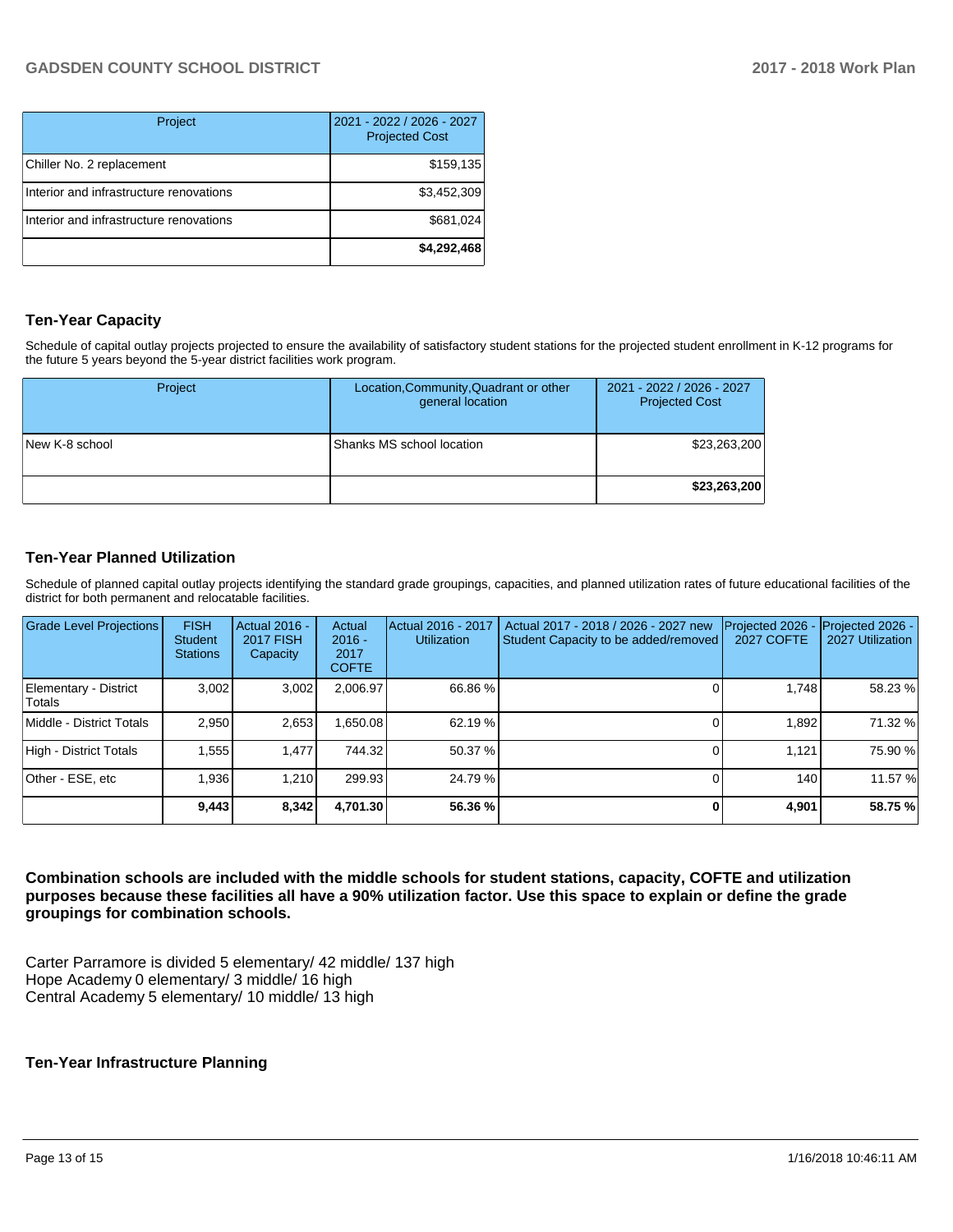#### **Proposed Location of Planned New, Remodeled, or New Additions to Facilities in 06 thru 10 out years (Section 28).**

In the year 2023 start construct of a new K-8 on the Shanks Middle School site located at 1400 West King Street

Plans for closure of any school, including plans for disposition of the facility or usage of facility space, and anticipated revenues in the 06 thru 10 out **years (Section 29).**

Year 2023, raze Shank middle school in preparation for new K-8 Year 2025, relocate students from George W. Monroe E.S. to new K-8 and place site for sale.

#### **Twenty-Year Maintenance**

District projects and locations regarding the projected need for major renovation, repair, and maintenance projects within the district in years 11-20 beyond the projects plans detailed in the five years covered by the work plan.

Nothing reported for this section.

#### **Twenty-Year Capacity**

Schedule of capital outlay projects projected to ensure the availability of satisfactory student stations for the projected student enrollment in K-12 programs for the future 11-20 years beyond the 5-year district facilities work program.

Nothing reported for this section.

#### **Twenty-Year Planned Utilization**

Schedule of planned capital outlay projects identifying the standard grade groupings, capacities, and planned utilization rates of future educational facilities of the district for both permanent and relocatable facilities.

| <b>Grade Level Projections</b>  | <b>FISH</b><br><b>Student</b><br><b>Stations</b> | Actual 2016 -<br><b>2017 FISH</b><br>Capacity | Actual<br>$2016 -$<br>2017<br><b>COFTE</b> | Actual 2016 - 2017<br><b>Utilization</b> | Actual 2017 - 2018 / 2036 - 2037 new<br>Student Capacity to be added/removed | Projected 2036<br><b>2037 COFTE</b> | Projected 2036 -<br>2037 Utilization |
|---------------------------------|--------------------------------------------------|-----------------------------------------------|--------------------------------------------|------------------------------------------|------------------------------------------------------------------------------|-------------------------------------|--------------------------------------|
| Elementary - District<br>Totals | 3.002                                            | 3,002                                         | 2,006.97                                   | 66.86 %                                  |                                                                              | 1.748                               | 58.23 %                              |
| Middle - District Totals        | 2.950                                            | 2,653                                         | .650.08                                    | 62.19 %                                  |                                                                              | 1.892                               | 71.32 %                              |
| High - District Totals          | 1.555                                            | 1.477                                         | 744.32                                     | 50.37 %                                  |                                                                              | 1.121                               | 75.90 %                              |
| Other - ESE, etc                | 1.936                                            | 1.210                                         | 299.93                                     | 24.79 %                                  |                                                                              | 140                                 | 11.57 %                              |
|                                 | 9,443                                            | 8,342                                         | 4.701.30                                   | 56.36 %                                  |                                                                              | 4,901                               | 58.75 %                              |